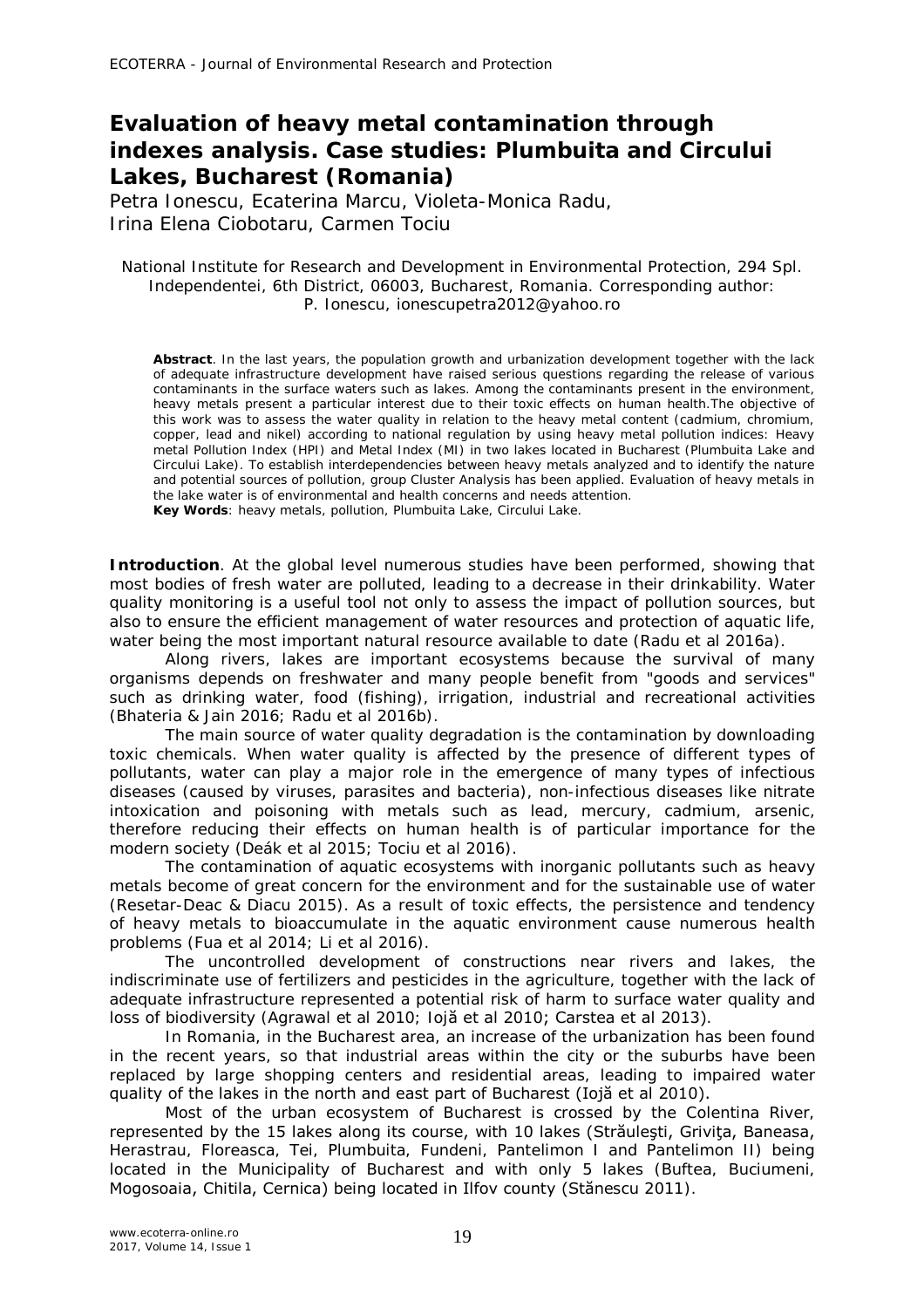Among the inland lakes situated in the Bucharest area, one of the artificial lakes emerged by excavation is the Circului Lake. Unfortunately, because of the human activities especially the excessive construction in the area whose foundation affect springs that supply the lake, in the last decade a slight decrease in the water level of this lake has been observed (Gogu et al 2015).

The objectives of the research paper were to: (1) determine concentrations of the metals: cadmium (Cd), chromium (Cr), copper (Cu), nickel (Ni) and lead (Pb) in water from the Plumbuita Lake and Circului Lake; (2) to assess the surface water quality in relation to the heavy metal content according to national regulation through indexes analysis; (3) to apply Cluster Analysis method for establishing the interdependence relationships between the analysed heavy metals and for identification of potential sources of pollution. The results of this study may become prospectives for the decision maker to improve protection procedures for the lakes against potential serious risks.

**Material and Method**. To assess the concentrations of heavy metals in the levels of aquatic ecosystems located in crowded urban areas, from the Bucharest area, 2 lakes have been selected for analysis: Plumbuita and Circului. For this purpose, 3 sampling sites have been established for Plumbuita Lake (L1, L2 and L3) and 2 sampling sites for Circului Lake (L4 and L5) from which water samples were collected in March 2015 (ISO 5667-4 2000) (Figure 1).



Figure 1. Sampling locations in the Plumbuita and Circului Lakes, Bucharest (Romania)

For sampling, polyethylene bottles were used, cleaned in advance with nitric acid solution and then with ultrapure water (deionized water). Samples were stored at 4°C and transported to the laboratory. Each 1 liter water sample was then brought to  $pH < 2$  by addition of high-purity (65%) nitric acid to prevent hydrolysis (ISO 8288 2001; ISO 15586 2004). For determining the heavy metals (Cd, Cr, Cu, Ni and Pb), a High-Resolution Continuum Source atomic absorption spectrometer - ContrAA 700 was used.

*Heavy Metal Pollution Index.* To get an overview on the state of heavy metal pollution of both urban aquatic ecosystems, the first calculated index was the Heavy Metal Pollution Index (HPI).

The calculation of HPI involves three steps: first, to each metal (Mi), a weight (Wi) is assigned, calculated as the value inversely proportional to the standard recommended for each metal; the second stage consists in calculation of the parameter (Qi) for each metal; in the final stage sub-indexes computed in a global index are summed (the critical value of metal pollution index is 100) (Reza et al 2010):

$$
HPI = \frac{\sum_{i=1}^{n} W_i Q_i}{\sum_{i=1}^{n} W_i}
$$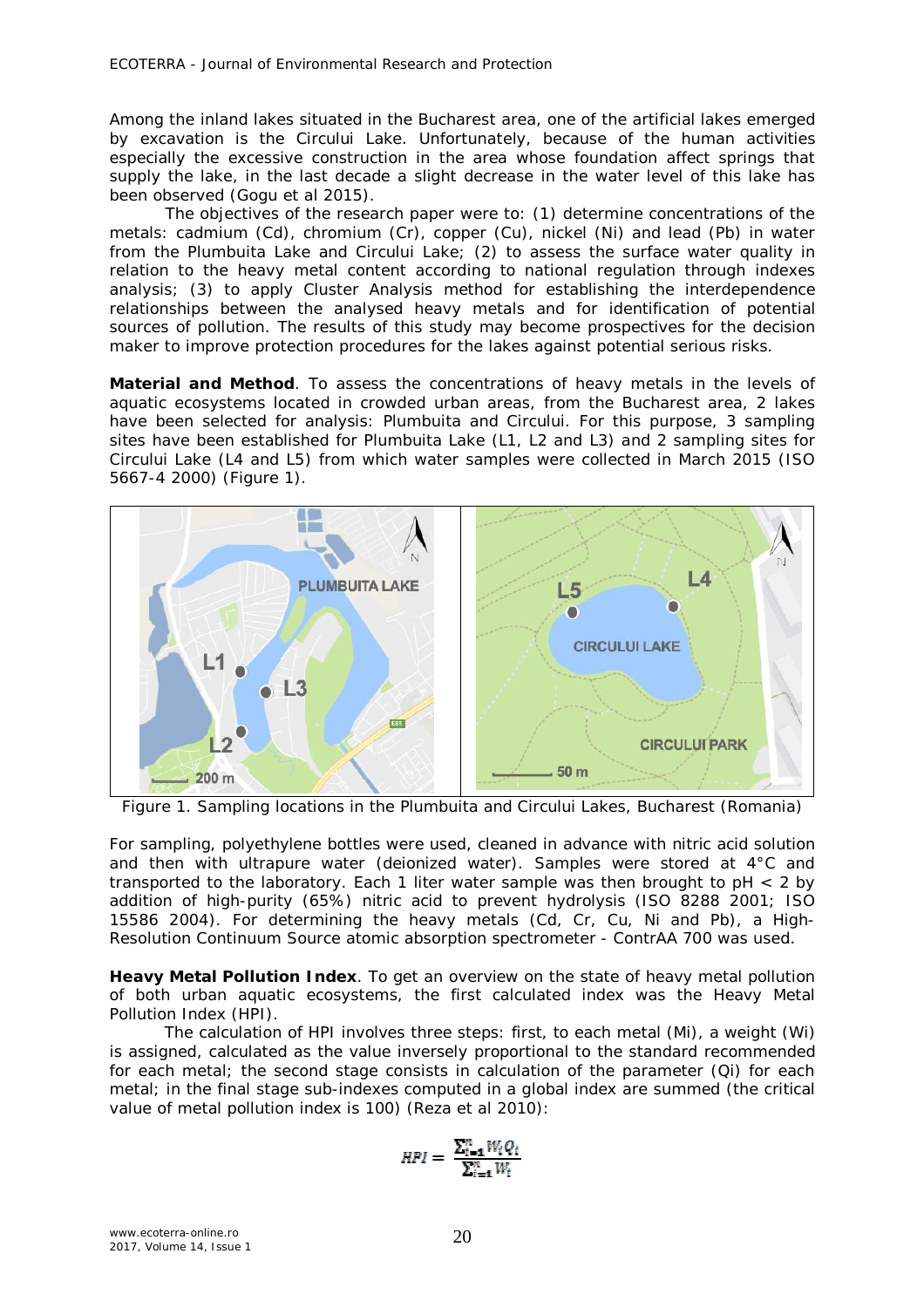Table 1 shows the limit values specified by national legislation (Ministerial Order No. 161/2006) for quality Class I (Ii = ideal value) and quality Class III have been counted (Si = maximum permissible value) (Ionescu et al 2015).

Table 1

| Mi<br>ı - I<br>ഹ | $\mathbf{r}$ . | . .<br>$\mu q$ | W    |
|------------------|----------------|----------------|------|
| Cd               | 0.50           |                | 0.50 |
| Cr               | 25             | 100            | 0.01 |
| Сu               | 20             | 50             | 0.02 |
| Ni               | 10             | 50             | 0.02 |
| Pb               | ∽              | 25             | 0.04 |

Standard used for HPI computation based on M.O. 161/2006

*Metal Index.* Another index used for evaluating the surface water quality and drinking water is the metal index (MI). To calculate this index, the possible effects of heavy metals on human health are taken into account (Caeiro et al 2005).

# $MI = \sum_{i=1}^{n} \frac{C_i}{(MAC)i}$

where MAC is the maximum allowable concentration and *Ci* is the concentration of each heavy metal. For this work the MAC value has been assigned according to national legislation (Ministerial Order No. 161/2006) for quality Class I.

According to the available data in the literature, depending on the MI values, water quality can be classified into six classes as shown in Table 2 (Caeiro et al 2005).

Water quality classification using MI

| anı |  |
|-----|--|
|     |  |

| ΜI          | Characteristics     | Class |
|-------------|---------------------|-------|
| < 0.3       | Very pure           |       |
| $0.3 - 1.0$ | Pure                |       |
| $1.0 - 2.0$ | Slightly affected   | ///   |
| $2.0 - 4.0$ | Moderately affected | IV    |
| $4.0 - 6.0$ | Strongly affected   |       |
| > 6.0       | Seriously affected  | VI    |

*Cluster analysis.* Statistical analysis was performed using the statistical software package JMP 10 for windows for the cluster analysis (CA). Cluster analysis was performed both for establishing relations of similarity between the analyzed heavy metals and for the identification of the nature and sources of pollution.

### **Results and Discussion**

*Heavy metal pollution index.* Heavy metal pollution index (HPI) was calculated separately for each of the five sampling locations taking into account the concentrations of heavy metals (Cd, Cu, Cr, Ni and Pb) determined in the water samples. Figure 2 presents the variation of heavy metal pollution index obtained in the established locations. Following the analysis it was observed that the HPI recorded the following variation in sampling locations:  $L5 < L2 < L1 < L4 < L3$ . For water samples taken from L3 and L4, values that easily exceed the limit of 100 were recorded. Following this study, higher HPI values for Plumbuita Lake were observed, compared to the values for Circului Lake.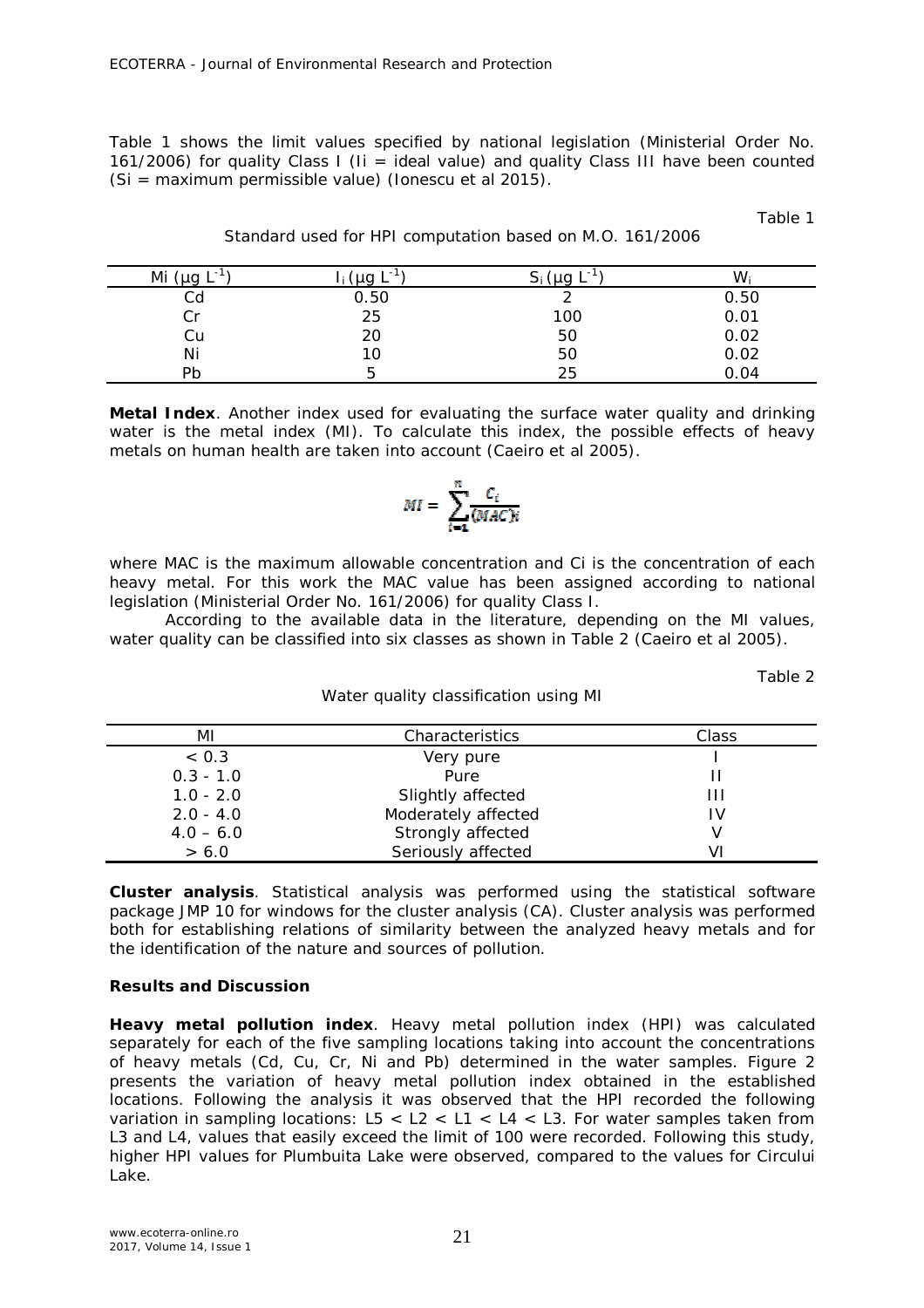

Figure 2. Dinamics of HPI variation in the 5 sampling locations.

*Metal index.* The second Index calculated to assess the water quality of the two urban aquatic ecosystems was the Metal Index (MI). Metal Index variation for the five sampling sites showed the following order:  $L4 < L5 < L3 < L1 < L2$  (Figure 3). Similar to HPI, higher values of MI were observed in general for sampling locations on Lake Plumbuita compared to the values recorded for Circului Lake, but all values were below the limit value of class I quality as classified according to the MI values.



Figure 3. Dinamics of MI variation in the 5 sampling locations.

*Cluster analysis.* To establish interdependencies between the analyzed heavy metals and to identify the nature and sources of pollution, group cluster analysis was applied. Figure 4 presents the dendrogram obtained for water samples taken from Lake Plumbuita and Figure 5 dendrogram obtained for water samples taken from Circului Lake.

Following the analysis it was observed that for Plumbuita Lake (Figure 4) two independent clusters were identified: I (Cu - Ni) and II (Pb - Cr). Similar to this, for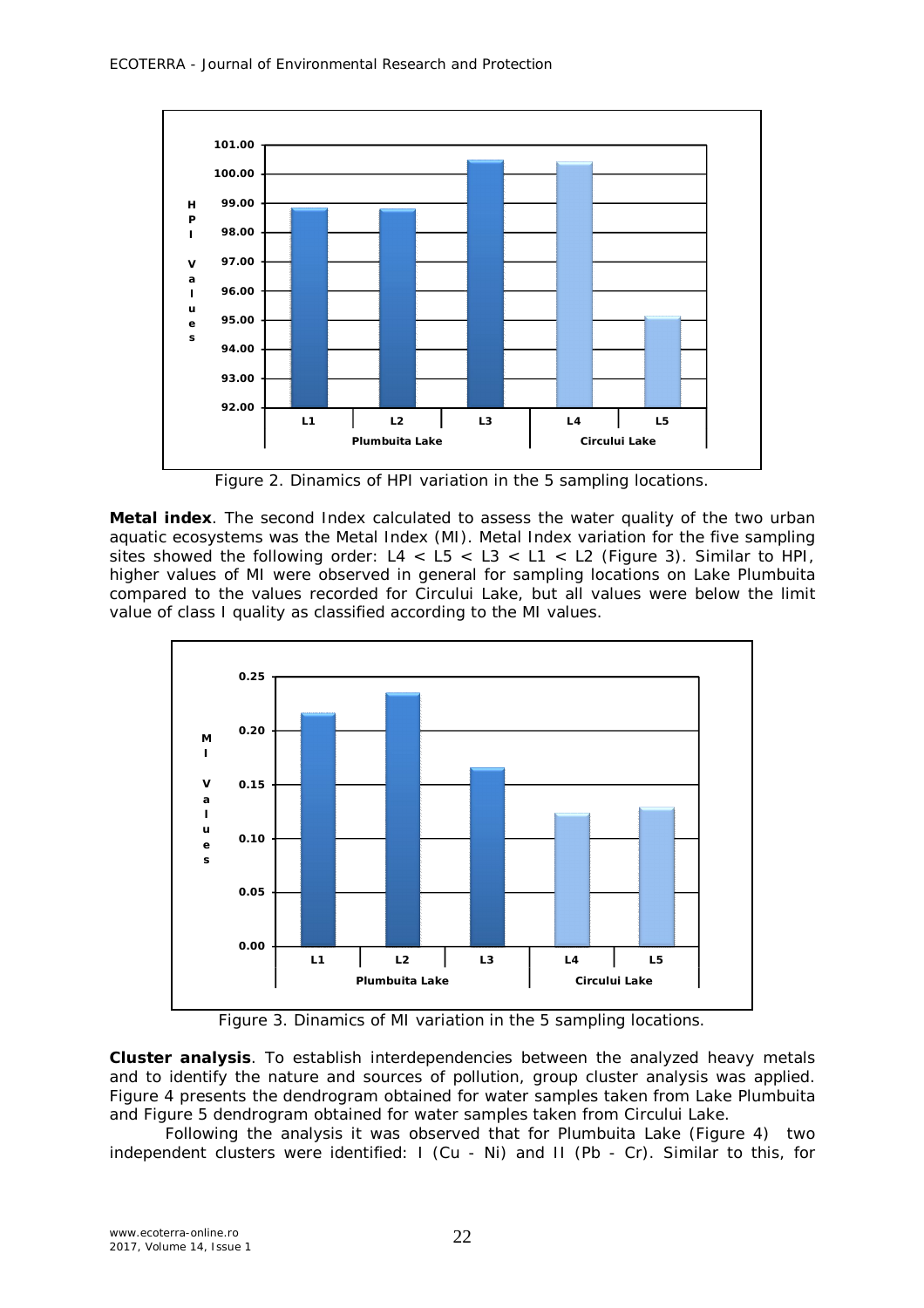Circului Lake, the independent highlighted clusters were: I (Cd - Pb) and II (Cu - Ni). These clusters indicate the possible presence of anthropogenic sources of pollution.





Figure 5. Dendrogram of heavy metals in water samples from Circului Lake.

Following this study, higher HPI values for Plumbuita Lake were observed, compared to the values for Circului Lake. Similar to HPI, higher values of MI were observed in general for sampling locations on Lake Plumbuita compared to the values recorded for Circului Lake, but all values were below the limit value of class I quality as classified according to the MI values. Following the analysis it was observed that for Plumbuita Lake two independent clusters were identified: I (Cu - Ni) and II (Pb - Cr). Similar to this, for Circului Lake, the independent highlighted clusters were: I (Cd - Pb) and II (Cu - Ni). These clusters indicate the possible presence of anthropogenic sources of pollution.

**Conclusions**. This study was carried out to provide information on heavy metal concentrations in water from the Plumbuita and Circului Lakes. Heavy metal pollution index (HPI) and Metal Index (MI) have proved to be two effective tools for the water quality assessment of these two lakes using their heavy metal load.

The values obtained for HPI based on concentrations of the five metals (Cd, Cr, Cu, Ni and Pb) registered slight exceedings of the critical value of 100 in the sampling location L3 of the Plumbuita Lake and L4 location of the Circului Lake.

According to the MI classification, the water quality recorded values within the class I with respect to heavy metal pollution. Application of Cluster Analysis for the values obtained showed trends of specific correlations for water samples heavy metal and common sources of pollution.

The study revealed the impact of various human activities on the quality of water. Although the water was not found to be critically polluted regarding heavy metal load, the situation still remains a matter of concern.

**Acknowledgements**. This work was financially supported by the National Authority for Scientific Research and Innovation, in the frame of Nucleu Program-Project (PN 09 06 01 13 and PN 09 06 02 40). The authors would like to thank the management and employees of National Institute for Research and Development in Environmental Protection for their valuable assistance and suggestions.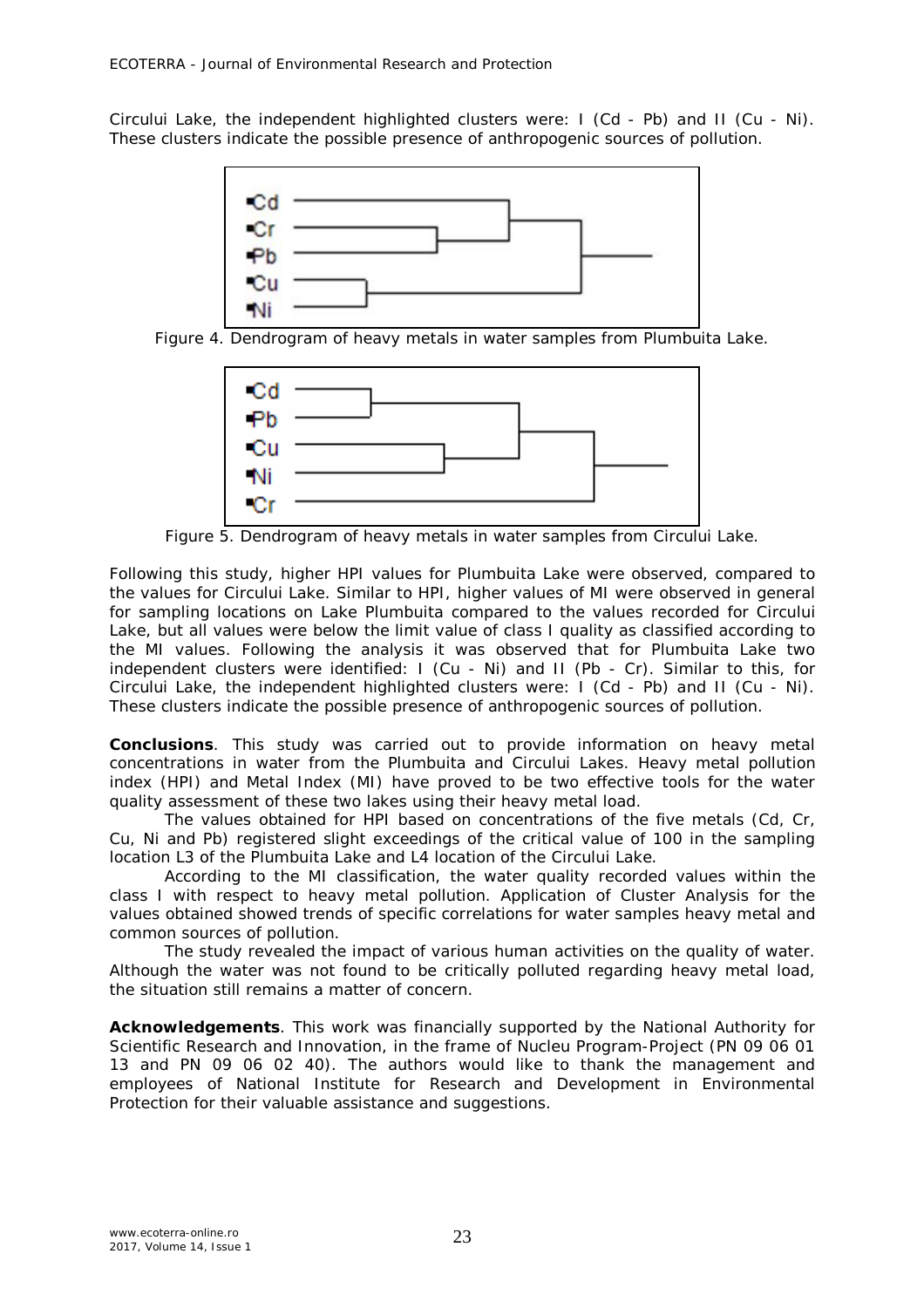### **References**

- Agrawal A., Pandey R. S., Sharma B., 2010 Water pollution with special reference to pesticide contamination in India. Journal of Water Resource and Protection 2:432- 448.
- Bhateria R., Jain D., 2016 Water quality assessment of lake water: a review. Sustainable Water Resources Management 2:161-173.
- Caeiro S., Costa M. H, Ramos T. B., Fernandes F., Silveira N., Coimbra A., Medeiros G., Painho M., 2005 Assessing heavy metal contamination in Sado Estuary sediment: an index analysis approach. Ecological Indicators 5:151-169.
- Carstea E. M., Ioja C. I., Savastru R., Gavrilidis A., 2013 Spatial characterization of urban lakes. Romanian Reports in Physics 63(3):1092-1104.
- Deák G., Daescu V., Holban E., Marinescu P., Tanase G. S., Csergo R., Daescu A. I., Gaman S., 2015 Health-environment relation: a key issue of Romanian environmental protection. Journal of Environmental Protection and Ecology 16 (1):304-315.
- Fua J., Zhao C., Luo Y., Liu C., Kyzas G. Z., Luo Y., Zhao D., An S., Zhu H., 2014 Heavy metals in surface sediments of the Jialu River, China: their relations to environmental factors. Journal of Hazardous Materials 270:102-109.
- Gogu C. R., Serpescu I., Perju S., Gaitanaru D., Bica I., 2015 Urban groundwater modeling scenarios to simulate a Bucharest city lake disturbance. Hydrogeology, Engineering Geology and Geotechnics, SGEM 1(2):834-840.
- Ionescu P., Radu V. M., Deák G., Ivanov A. A., Diacu E., 2015 Lower Danube water quality assessment using heavy metals indexes. Rev Chim (Bucharest) 66(8):1088- 1092.
- Iojă C., Onose D., Cucu A., Ghervase L., 2010 Changes in water quality in the lakes along Colentina River under the influence of the residential areas in Bucharest. Selected Topics in Energy, Environment, Sustainable Development and Landscaping, pp. 164-169.
- \*\*\*ISO 5667-4:2000, Water quality Sampling Part 4: Guidance on sampling from lakes, natural and man-made.
- \*\*\*ISO 8288:2001, Water quality. Determination of cobalt, nickel, copper, zinc, cadmium and lead. Flame atomic adsorption spectrometric methods.
- \*\*\*ISO 15586:2004, Water quality. Determination of trace elements using atomic absorption spectrometry with graphite furnace.
- Li M., Yang W., Sun T., Jin Y., 2016 Potential ecological risk of heavy metal contamination in sediments and macrobenthos in coastal wetlands induced by freshwater releases: a case study in the Yellow River Delta, China. Marine Pollution Bulletin 103:227-239.
- \*\*\* Ministerial Order No 161, 2006 for the Approval of the Norm Concerning the Reference Objectives for the Surface Water Quality Classification (Including Quality Standards for Sediments). [in Romanian]
- Radu V. M., Ivanov A. A., Ionescu P., Deák G., Tudor M., 2016a Development of a multiparametric quality index for the ongoing water quality monitoring. Environmental Engineering and Management Journal 15(5):1069-1074.
- Radu V. M., Ivanov A. A., Ionescu P., Deák G., Diacu E., 2016b Overall assessment of water quality on Lower Danube River using multi-parametric quality index. Rev Chim (Bucharest) 67(3):391-395.
- Resetar-Deac A. M., Diacu E., 2015 Assessment of aquatic environment contamination with heavy metals from abandoned mines of northwestern Romania. Rev Chim (Bucharest) 66(9):1535-1539.
- Reza R., Singh G., 2010 Heavy metal contamination and its indexing approach for river water. International Journal of Environmental Science and Technology 7(4):785-792.
- Stănescu S. V., 2011 [Aspecte ale calității apei râului Colentina pe traseul din municipiul Bucureşti (România)]. Ecoterra - Journal of Environmental Research and Protection 27:53-56. [in Romanian]